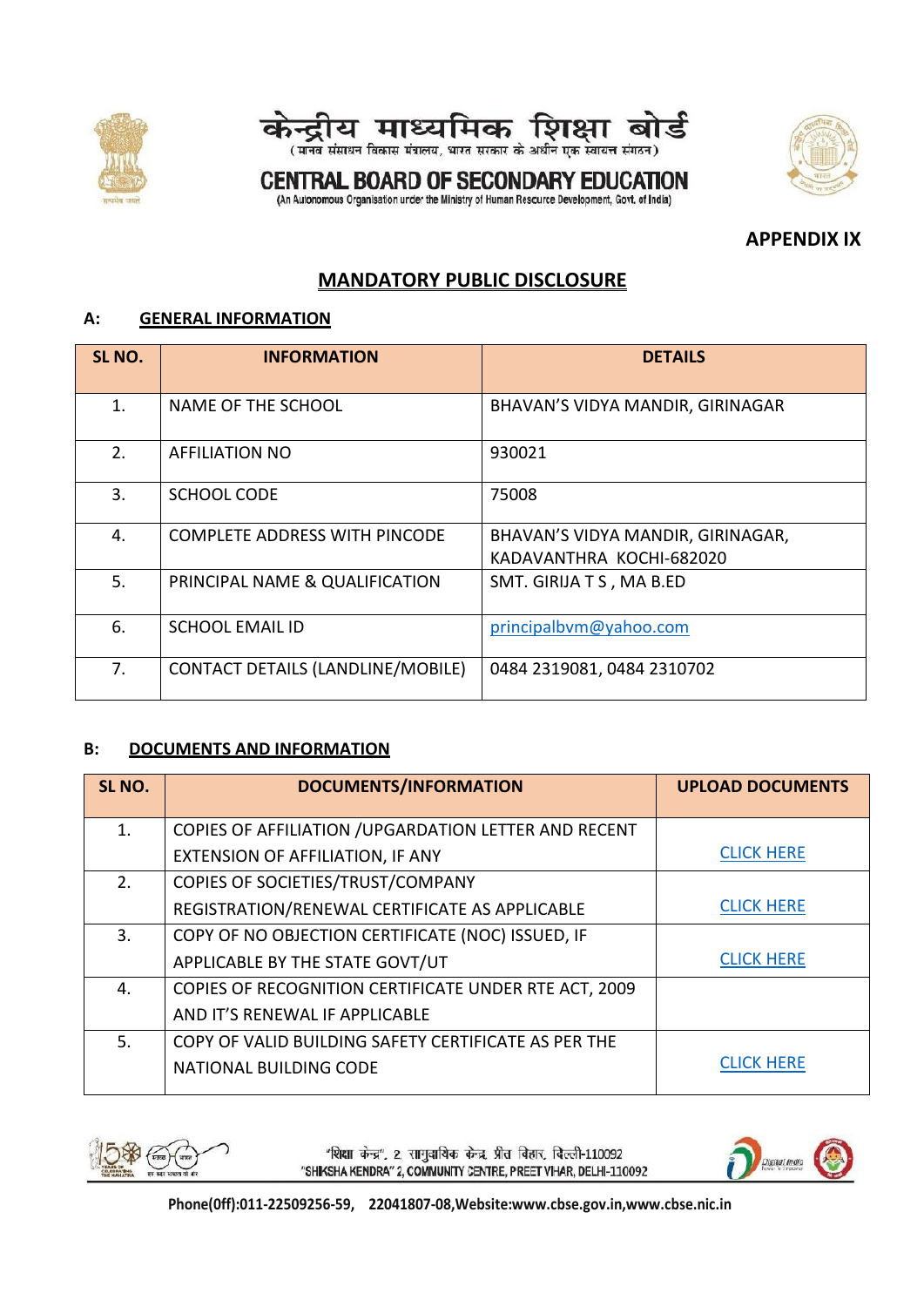





# **CENTRAL BOARD OF SECONDARY EDUCATION**

(An Autonomous Organisation under the Ministry of Human Resource Development, Govt. of India)

| 6. | COPY OF VALID FIRE SAFETY CERTIFICATE ISSUED BY THE<br><b>COMPETENT AUTHORITY</b>                                                                | <b>CLICK HERE</b> |
|----|--------------------------------------------------------------------------------------------------------------------------------------------------|-------------------|
| 7. | COPY OF THE DEO CERTIFICATE SUBMITTED BY THE SCHOOL FOR<br>AFFILIATION/ UPGRADATION/ EXTENSION OF AFFILIATION OR<br>SELF CERTIFICATION BY SCHOOL | <b>CLICK HERE</b> |
| 8. | COPIES OF VALID WATER, HEALTH AND SANITATION<br><b>CERTIFICATES</b>                                                                              | <b>CLICK HERE</b> |

## **C: RESULT AND ACADEMICS**

| <b>SLNO</b> | DOCUMENTS/INFORMATION                                                   | <b>UPLOAD</b>     |
|-------------|-------------------------------------------------------------------------|-------------------|
|             |                                                                         | <b>DOCUMENTS</b>  |
| 1.          | FEE STRUCTURE OF THE SCHOOL                                             | <b>CLICK HERE</b> |
| 2.          | ANNUAL ACADEMIC CALENDER                                                | <b>CLICK HERE</b> |
| 3.          | LIST OF SCHOOL MANAGEMENT COMMITTEE (SMC)                               | <b>CLICK HERE</b> |
| 4.          | LIST OF PARENTS TEACHERS ASSOCIATION (PTA) MEMBERS                      | <b>CLICK HERE</b> |
| .5.         | LAST THREE YEAR RESULT OF THE BOARD EXAMINATION AS PER<br>APPLICABILITY | <b>CLICK HERE</b> |

#### **RESULT CLASS: X**

| SL NO. | <b>YEAR</b> | <b>NO. OF REGISTERED</b><br><b>STUDENTS</b> | NO. OF<br><b>STUDENTS</b><br><b>PASSED</b> | <b>PASS</b><br><b>PERCENTAGE</b> | <b>REMARKS</b> |
|--------|-------------|---------------------------------------------|--------------------------------------------|----------------------------------|----------------|
| T.     | 2020        | 156                                         | 154                                        | 100%                             | NIL            |
|        | 2021        | 158                                         | 158                                        | 100%                             | NIL            |

**RESULT CLASS: XII**

| SL NO. | <b>YEAR</b> | <b>NO. OF REGISTERED</b><br><b>STUDENTS</b> | NO. OF<br><b>STUDENTS</b><br><b>PASSED</b> | <b>PASS</b><br><b>PERCENTAGE</b> | <b>REMARKS</b> |
|--------|-------------|---------------------------------------------|--------------------------------------------|----------------------------------|----------------|
| ⊥.     | 2020        | 141                                         | 141                                        | 100%                             | <b>NIL</b>     |
|        | 2021        | 158                                         | 158                                        | 100%                             | <b>NIL</b>     |



"शिक्षा केन्द्र", 2, सामुदायिक केन्द्र, प्रीत विहार, दिल्ली-110092<br>"SHIKSHA KENDRA" 2, COMMUNITY CENTRE, PREET VIHAR, DELHI-110092



**Phone(0ff):011-22509256-59, 22041807-08,Website:www.cbse.gov.in,www.cbse.nic.in**